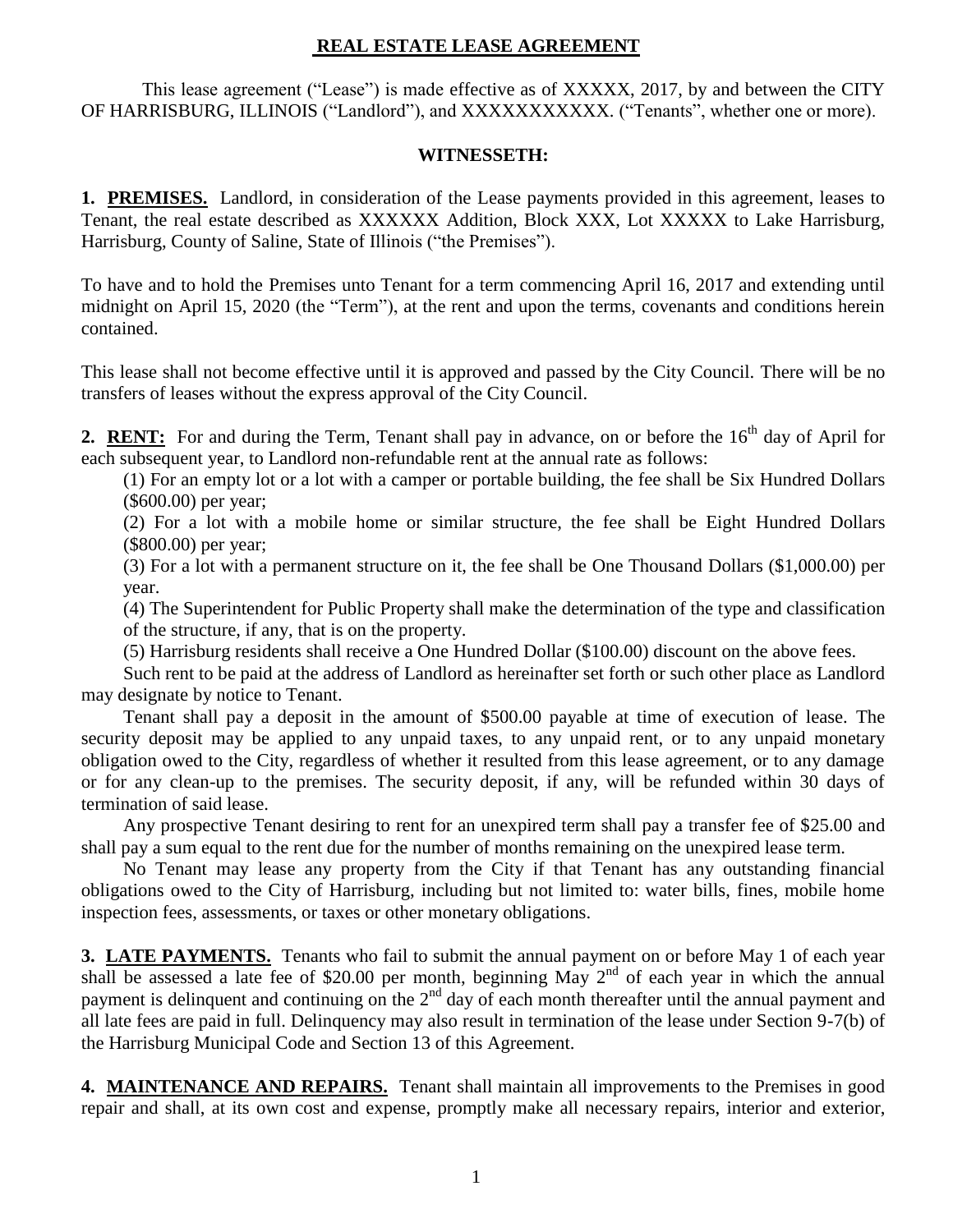ordinary as well as extraordinary. Further, Tenant agrees to maintain the Premises free from all garbage and debris of every kind and character, and shall keep the Premises in a sanitary condition, subject to the inspection and approval of the Commissioner of Public Property of the Landlord or his or her agent.

Tenant shall not cause, or allowed to be caused, any damage to said property. Tenant shall not cut or allow to be cut, any trees from property without the written consent of Landlord.

**5. WATER AND OTHER UTILITY SERVICES.** Tenant shall pay for all water, electricity and other utilities consumed by Tenant on the Premises during the Term.

**6. BUILDINGS, IMPROVEMENTS AND ALTERATIONS.** No tenant of City property which is located around Lake Harrisburg shall build, construct or erect permanent structures on City property. Any permanent structures currently in existence on City property at the time of passage of Ordinance #1722 (February 16, 2017) are grandfathered in and are allowed to remain on said property. Any tenant with a permanent structure currently in existence has the duty to keep and maintain said structure in compliance with all City codes. Any modifications, alterations, or improvements shall follow the procedure outlined below.

No tenant of City property shall cause there to be any modifications, alterations or improvements to the property without first submitting a site plan (Ordinance #1415) to and receiving the approval of the Superintendent of Public Property. The Superintendent of Public Property and the Commissioner of Public Property will make the determination in a timely fashion as to the approval for the current lease holder to proceed with any modifications, alterations or improvements.

Notice of improvements constructed on the premises will be promptly given to the County Assessor's office by Tenant.

No tenant of City property shall live at Lake Harrisburg as a primary place of abode. Access will be provided to lake lots on a seasonal basis only.

Any tenant with a permanent structure currently in existence on City property shall not have the right to assign their lease and sell the permanent structure without the prior approval of City Council, which approval shall not be unreasonably withheld. Following the approval by the City Council of the prospective tenant, the original tenant may then sell the building(s) or improvements to the prospective tenant. The determination of the reassignment shall be at the sole discretion of the City Council.

**7. MECHANIC'S LIEN.** Tenant shall not permit nor suffer any mechanic's lien or other lien or other encumbrances to attach to or against the premises and shall make no improvements to the property without the written consent of Seller. Should any such lien or encumbrance attach to said property, Tenant shall, within sixty (60) days after the date of filing, discharge by bond or otherwise any mechanic's or other lien filed against the Premises because of any work done or material furnished at the request of the Tenant.

**8. TAXES.** Tenant shall promptly pay when due any and all personal property taxes levied on any improvements on the Premises. Further, no lease agreement with the Landlord shall be effective until and unless Tenant shall provide proof to Landlord of payment of all personal property taxes levied on the Premises for all years prior to the execution of the lease. Tenant will provide to the City Clerk proof of payment of taxes on a yearly basis during the term of the lease. At the conclusion or termination of the Term, such sums deposited with Landlord may be applied to payment of personal property taxes or as outlined in paragraph 2 above and Landlord shall return any unused portions of said deposit to Tenant.

**9. LIABILITY INSURANCE. Tenant shall at all times during the Term hereof carry at its own expense public liability insurance of not less than \$300,000.00 for injury or death arising out of a single accident or occurrence on the Premises, naming Landlord as an additional insured.** Tenant shall furnish Landlord with a certificate of such insurance policy, which shall also provide that such insurance policy(ies) shall not be reduced or changed during the Term of the lease.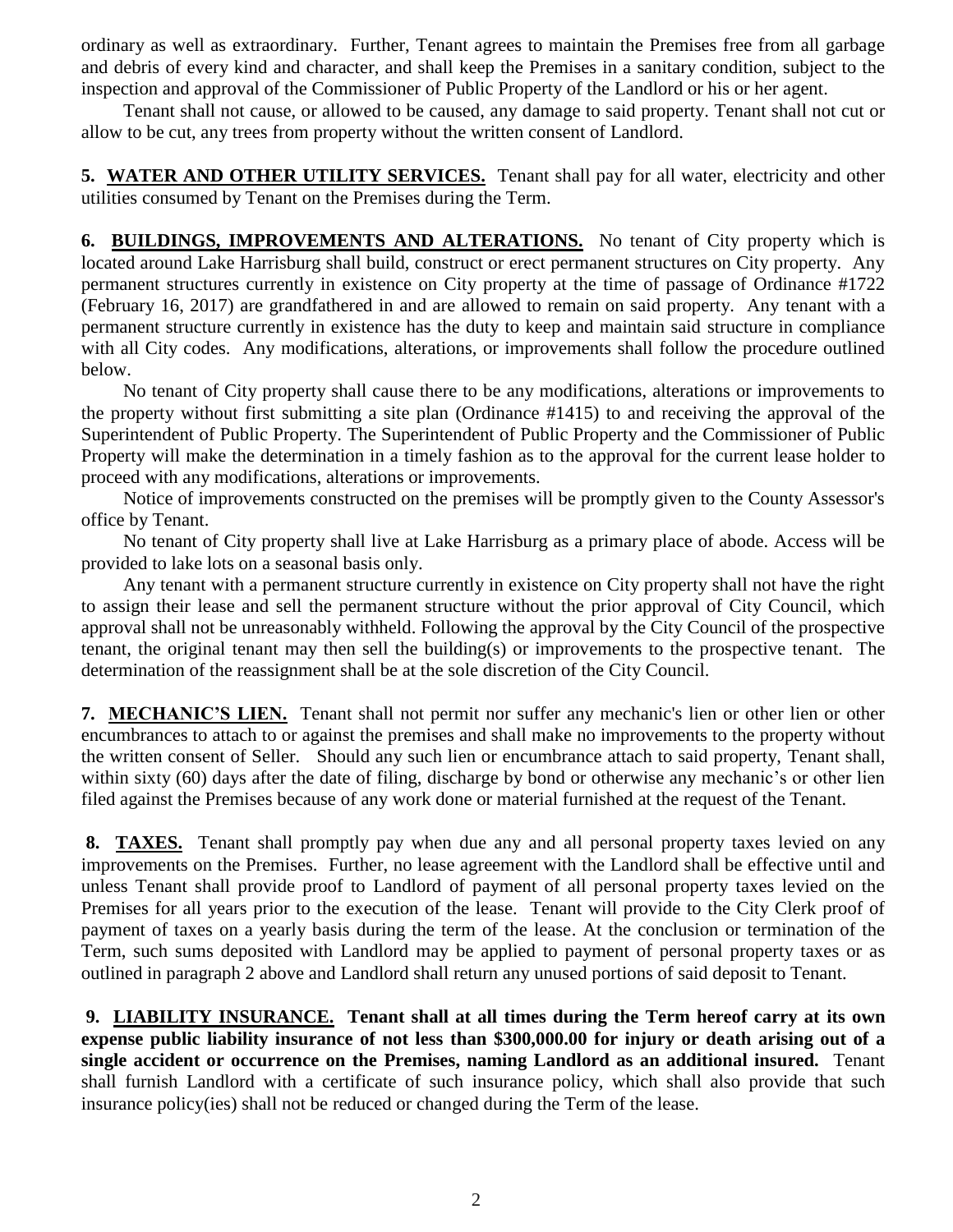**10. INSPECTION BY LANDLORD.** Tenant agrees to permit Landlord and the authorized representatives of the Landlord to enter upon the Premises at all reasonable times, upon reasonable notice and at reasonable intervals, for the purpose of (a) inspecting the same and (b) performing any work necessary thereon. Nothing herein shall imply any duty upon the part of the Landlord to do any such work which, under the provisions of this Lease, Tenant may be required to perform. If inspection reveals necessary action needs to be taken by Tenant, a notice will be sent allowing two (2) weeks to correct any condition noted. If proper corrective action is not completed within that time period or any additional time period granted by Landlord, the Lease may be terminated.

Further, Landlord hereby retains an easement for all existing driveways, roadways and utilities, such easement being twenty (20) feet in width from the center of the existing driveway, roadway or utility.

**11. COMPLIANCE WITH ORDINANCES.** During the Term of the Lease, Tenant shall execute and comply with all ordinances of the City of Harrisburg, Illinois, as codified in the Harrisburg Municipal Code, as well as all statutes, ordinances, rules, orders, regulations and requirements of the Federal, State and Municipal governments in regard to Tenant's improvements to, maintenance of, and use of the Premises.

**12. ASSIGNMENT AND SUBLETTING.** Tenant may not assign or sublet this lease without prior approval by the City Council.

13. EVENTS OF DEFAULT. If any one or more of the following events ("default" or "event of default") shall happen:

 (1) Tenant shall default in the due and punctual payment of rent or any other payments required of Tenant hereunder and such default shall continue for fifteen (15) days from the date said payment(s) is due and owing; or

 (2) Tenant shall neglect or fail to perform or observe any of the covenants herein contained on the Tenant's part to be performed or observed; Then Landlord shall have the right, at its election, then or at any time thereafter, and while such event of default shall continue, to either:

 (a) Give Tenant written notice of Landlord's intention to terminate this Lease on the date of such notice or any later date specified therein, and on the date specified in such notice Tenant's right to the use, occupancy and possession of the Premises shall cease and this Lease shall thereupon be terminated; or

 (b) Re-enter and take possession of the Premises or any part thereof and repossess the same as of Landlord's former estate and expel Tenant and those claiming through or under Tenant and remove the effects of both or either there-from without being deemed guilty of any manner of trespass or conversion.

**14. SURRENDER OF PREMISES.** Upon termination of this Lease, whether by lapse of time, cancellation pursuant to an election provided for herein, forfeiture or otherwise, Tenant shall immediately surrender possession of the Premises to Landlord. The City Council shall have complete authority to select any subsequent Tenant to said premises. At any time during the Term and upon termination of this Lease, Tenant shall have the right to remove from the Premises all Tenant improvements. If this Lease terminates at any time other than the time fixed as the expiration of the Term, Tenant shall have a reasonable time not exceeding sixty (60) days thereafter to effect such removal. If any of such property shall remain on the Premises after the end of the Term, or after the 60-day period above specified in the event termination occurs prior to the time fixed as expiration of the Term, such property shall be and become the property of the Landlord without any claim therein of Tenant should Landlord so elect.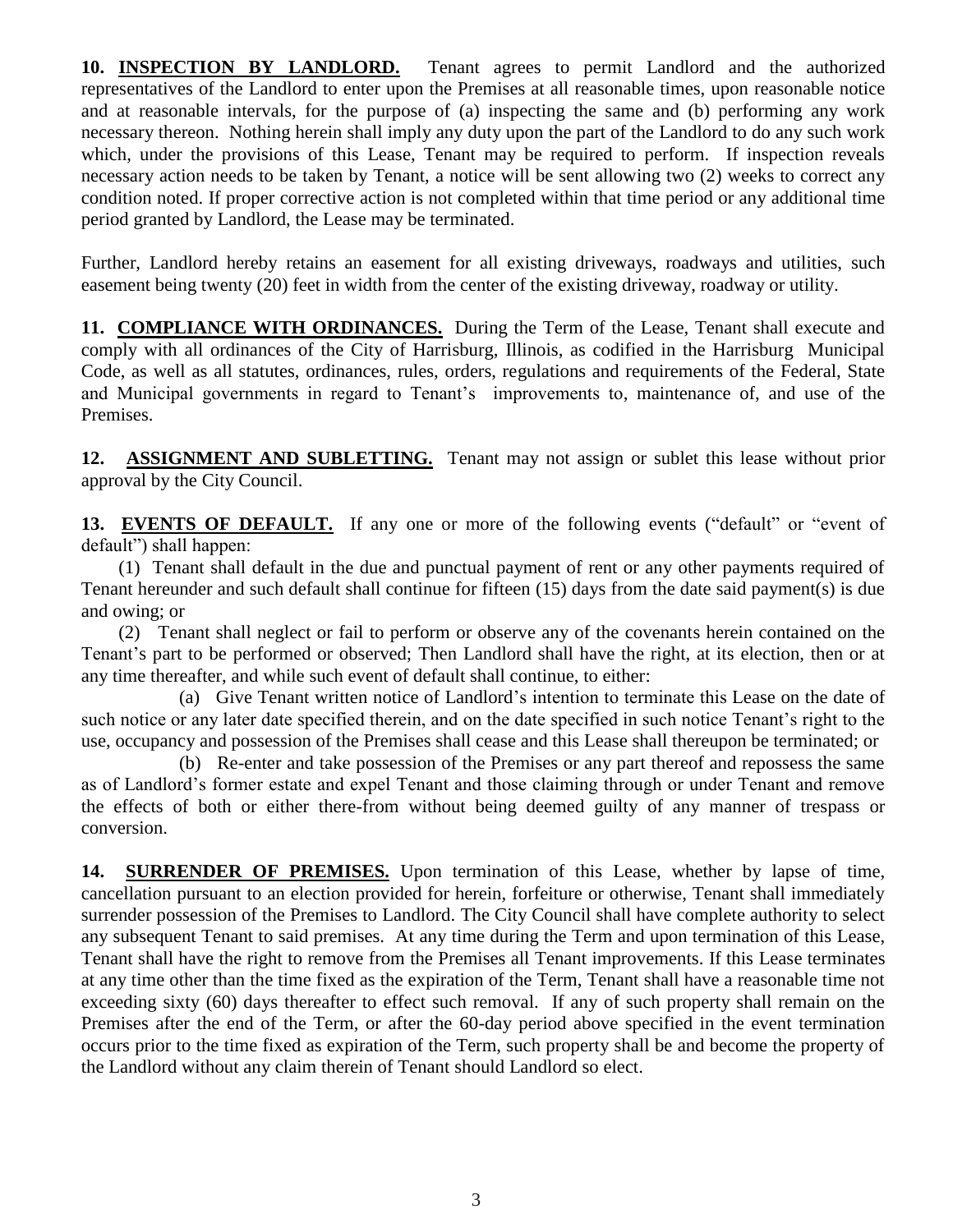**15. QUIET ENJOYMENT.** Landlord covenants that Tenant, so long as Tenant is not in default hereunder, shall and may peaceably and quietly have, hold and enjoy the Premises for and during the Term.

**16. USE OF PREMISES/ABSENCES.** Tenant shall not occupy and use the Premises as a primary place of abode.

Tenants shall not dump anything into the lake, nor shall any septic systems discharge into the lake. Tenants shall not pump water from the lake.

**17. DANGEROUS MATERIALS.** Tenant shall not keep or have on the Premises any article or thing of a dangerous, flammable, or explosive character that might substantially increase the danger of fire on the Premises, or that might be considered hazardous by a responsible insurance company, unless the prior written consent of Landlord is obtained and proof of adequate insurance protection is provided by Tenant to Landlord.

**18. CUMULATIVE RIGHTS.** The rights of the parties under this Lease are cumulative, and shall not be construed as exclusive unless otherwise required by law.

**19. NOTICE.** Notices under this Lease shall not be deemed valid unless given or served in writing and forwarded by mail, postage prepaid, addressed as follows:

| Landlord: | City of Harrisburg         |
|-----------|----------------------------|
|           | 110 East Locust Street     |
|           | Harrisburg, Illinois 62946 |

 Tenant: Name Address Town Phone

The above addresses may be changed by either party by providing written notice to the other. Said notice shall be provided thirty (30) days in advance of change, where possible, but in no event later than ten (10) days after the effective date of change. City is not responsible for undelivered notices resulting from Tenant's failure to provide a current address, including notice of termination of Lease.

**20. ENTIRE AGREEMENT/AMENDMENT.** This Lease agreement contains the entire agreement of the parties and there are no other promises or conditions in any other agreement whether oral or written. This Lease may be modified or amended in writing, if the writing is signed by each party obligated under this agreement and the amendment.

**21. ATTORNEY'S FEES.** Tenant shall be liable to Landlord for any and all attorney's fees and costs incurred by the Landlord in the event of default of this Lease.

**22. SEVERABILITY.** If any portion of this Lease shall be held to be invalid or unenforceable for any reason, the remaining provisions shall continue to be valid and enforceable. If a court finds that any provision of this Lease is invalid or unenforceable, but that by limiting such provision, it would become valid and enforceable, then such provision shall be deemed to be written, construed, and enforced as so limited.